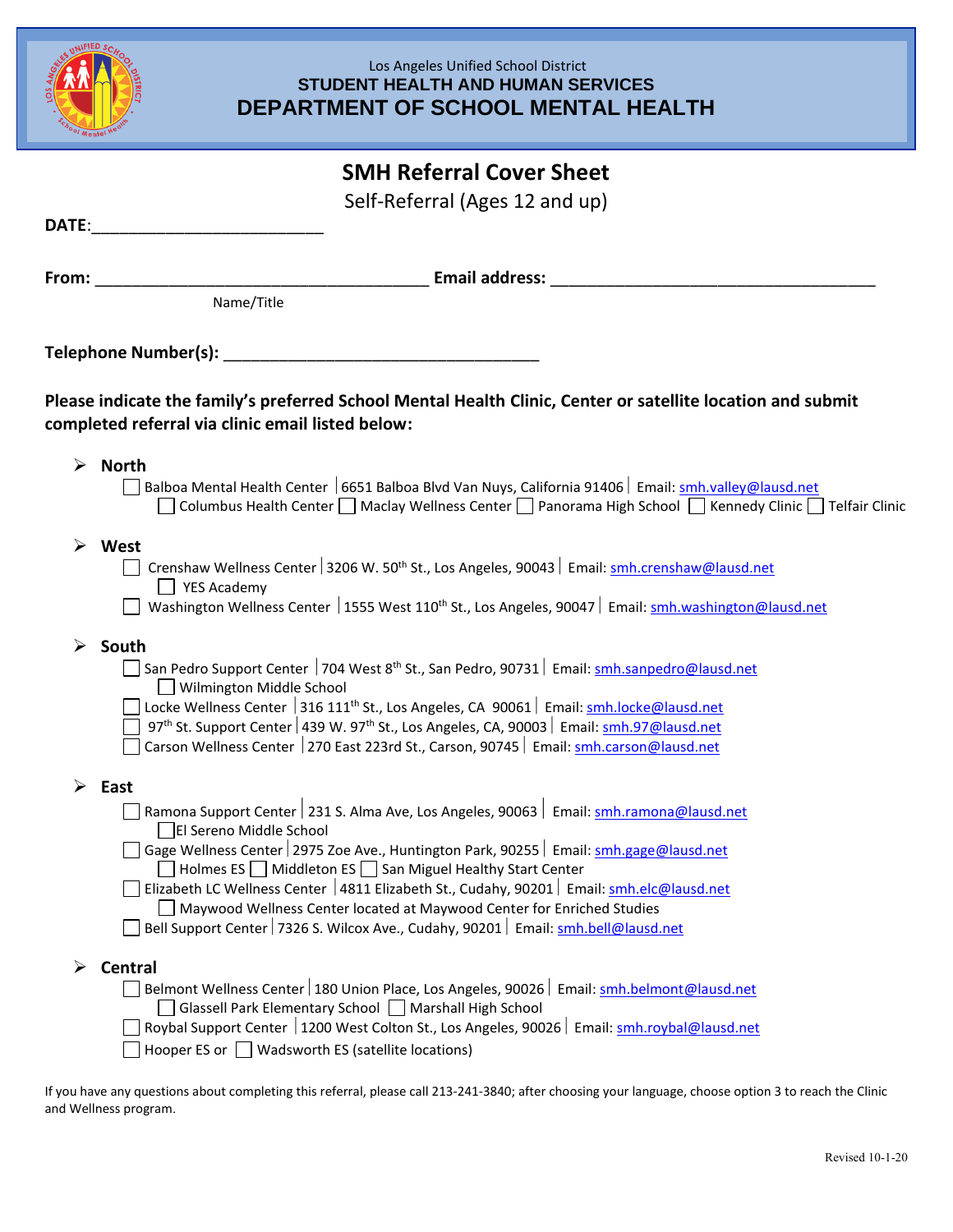

#### Los Angeles Unified School District **STUDENT HEALTH AND HUMAN SERVICES SCHOOL MENTAL HEALTH**

| Please complete this referral thoroughly. An incomplete referral may delay services.                                                    |                                                                             |  |  |
|-----------------------------------------------------------------------------------------------------------------------------------------|-----------------------------------------------------------------------------|--|--|
| <b>STUDENT IDENTIFYING INFORMATION:</b>                                                                                                 |                                                                             |  |  |
|                                                                                                                                         |                                                                             |  |  |
|                                                                                                                                         |                                                                             |  |  |
|                                                                                                                                         |                                                                             |  |  |
|                                                                                                                                         |                                                                             |  |  |
| Parent/Caregiver 1: home telephone: ________________________ cell: _____________________________ work: _____________                    |                                                                             |  |  |
|                                                                                                                                         |                                                                             |  |  |
| Parent/Caregiver 2: home telephone: _________________________ cell: ________________________________ work: ____________________________ |                                                                             |  |  |
|                                                                                                                                         |                                                                             |  |  |
| Language(s) spoken at home: English Spanish Other _______________Student's preferred language: _______________                          |                                                                             |  |  |
| Type of Health Coverage: $\Box$ Medi-Cal #_____________ $\Box$ Private $\Box$ Uninsured $\Box$ Don't Know $\Box$ Other ______________   |                                                                             |  |  |
| Currently receiving outpatient mental health services: Similary Resong Mo Sundetermined If yes, Where? Sundam Currence Monday           |                                                                             |  |  |
| In the past 7 days has the student been admitted to or released from: $\Box$ Psychiatric Hospitalization $\Box$ Juvenile Hall/Camp      |                                                                             |  |  |
| If yes, Name of facility: International Contract of the United States of the United States of the United States                         |                                                                             |  |  |
| Please check all that apply                                                                                                             |                                                                             |  |  |
| <b>Trauma Exposure</b>                                                                                                                  | <b>Disruptive Behaviors</b>                                                 |  |  |
| <b>Exposed to Community Violence</b>                                                                                                    | Disorganized, makes careless mistakes                                       |  |  |
| Serious Accidental Injury                                                                                                               | Gets out of seat and moves constantly                                       |  |  |
| Illness/ Medical Trauma                                                                                                                 | Interrupts and blurts out responses                                         |  |  |
| School Violence/ Bullying                                                                                                               | Inattentive, distractible, forgetful                                        |  |  |
| Abuse*** *All LAUSD staff are mandated to report suspected child abuse*                                                                 | $\Box$ Destroys property                                                    |  |  |
| Bereavement                                                                                                                             |                                                                             |  |  |
|                                                                                                                                         | Angry towards others, blames others                                         |  |  |
| <b>Separation From Parent</b>                                                                                                           | $\Box$ Physical and/or verbal aggression towards others                     |  |  |
| Other                                                                                                                                   | Argumentative and defiant                                                   |  |  |
| <b>Depressive Behaviors</b>                                                                                                             | <b>Anxious Behaviors</b>                                                    |  |  |
| Sad, depressed or irritable mood                                                                                                        | Excessive worries or nervousness                                            |  |  |
| Low self-esteem, negative self-statements                                                                                               | <b>School Refusal</b>                                                       |  |  |
| Self-injurious/suicidal behaviors and/or thoughts                                                                                       | Restless and on edge                                                        |  |  |
| Date RARD completed:<br><b>ISTAR#</b>                                                                                                   | Specific or excessive fears or phobias                                      |  |  |
| Current Level of Risk: $\Box$ Low $\Box$ Moderate $\Box$ High                                                                           | Somatic complaints such as stomach aches, fast heart-<br>beat, or headaches |  |  |
|                                                                                                                                         | Difficulty concentrating                                                    |  |  |
| Changes in sleep and/or appetite<br>Difficulty concentrating                                                                            | Clingy behavior                                                             |  |  |
| Diminished interest in activities                                                                                                       | Appears distracted                                                          |  |  |

*For immediate concerns about danger to self or others, please contact LA County DMH ACCESS 800-854-7771 or LASPD Dispatch (213) 625-6631*

*\*\*\*All LAUSD employees are mandated to report suspected child abuse.*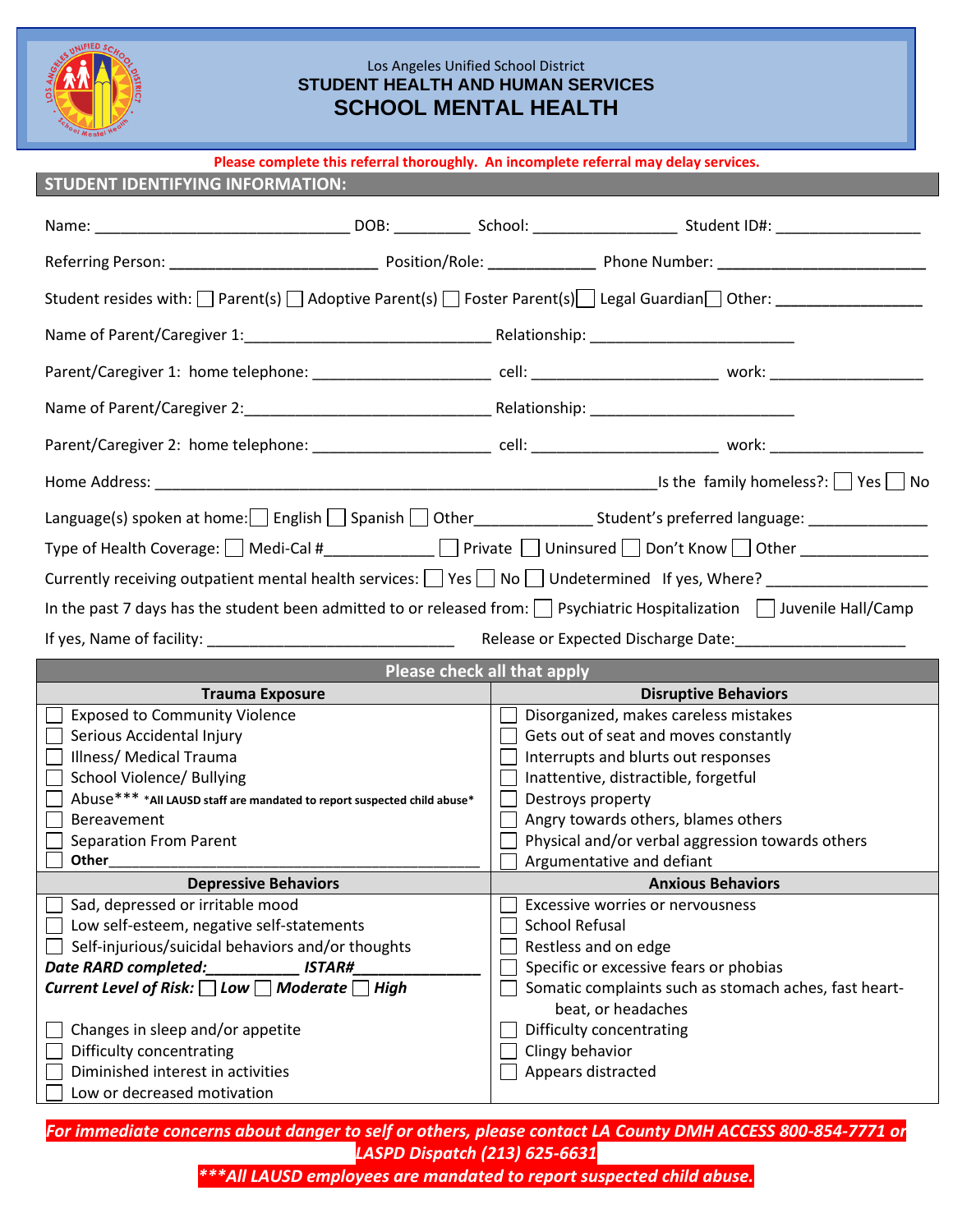

## Los Angeles Unified School District **STUDENT HEALTH AND HUMAN SERVICES SCHOOL MENTAL HEALTH**

| Please check all that apply                                                       |                                                         |  |  |
|-----------------------------------------------------------------------------------|---------------------------------------------------------|--|--|
| <b>Concerning Behaviors/Symptoms (within last 30 days)</b>                        | <b>School Concerns</b>                                  |  |  |
| Indication of substance use:<br>Yes<br>No                                         | Significant decline in grades<br>No<br>Yes              |  |  |
| Inappropriate sexual acts:<br>Yes  <br>lNo                                        | Truancy/poor attendance<br>N <sub>o</sub><br>Yes        |  |  |
| Homicidal/Aggressive threats to others: [<br>$Yes \t   No$                        | Does the student have an IEP<br>No<br>Yes               |  |  |
| Date RARD completed:<br><b>ISTAR#</b>                                             | Does the student have a 504 plan<br>No<br>Yes           |  |  |
| Current Level of Risk □ Low □ Moderate<br><b>High</b>                             | Interventions provided by school $\Box$<br> Yes <br>1No |  |  |
| Suspected auditory or visual hallucinations:<br>Yes<br>No.                        | If yes, please state:                                   |  |  |
| Previous psychiatric hospitalizations:<br>Yes<br> No                              |                                                         |  |  |
| If yes, please provide dates :                                                    |                                                         |  |  |
|                                                                                   |                                                         |  |  |
| Additional comments regarding the student's behaviors or symptoms.                |                                                         |  |  |
|                                                                                   |                                                         |  |  |
|                                                                                   |                                                         |  |  |
|                                                                                   |                                                         |  |  |
|                                                                                   |                                                         |  |  |
|                                                                                   |                                                         |  |  |
|                                                                                   |                                                         |  |  |
|                                                                                   |                                                         |  |  |
|                                                                                   |                                                         |  |  |
|                                                                                   |                                                         |  |  |
|                                                                                   |                                                         |  |  |
| Please share any significant academic, social, and/or family information.         |                                                         |  |  |
|                                                                                   |                                                         |  |  |
|                                                                                   |                                                         |  |  |
|                                                                                   |                                                         |  |  |
|                                                                                   |                                                         |  |  |
|                                                                                   |                                                         |  |  |
|                                                                                   |                                                         |  |  |
|                                                                                   |                                                         |  |  |
|                                                                                   |                                                         |  |  |
|                                                                                   |                                                         |  |  |
| Please identify any other referrals you are making for this student at this time. |                                                         |  |  |
|                                                                                   |                                                         |  |  |
|                                                                                   |                                                         |  |  |
|                                                                                   |                                                         |  |  |
|                                                                                   |                                                         |  |  |
|                                                                                   |                                                         |  |  |
|                                                                                   |                                                         |  |  |

*For immediate concerns about danger to self or others, please contact LA County DMH ACCESS 800-854-7771 or LASPD Dispatch (213) 625-6631 \*\*\*All LAUSD employees are mandated to report suspected child abuse.*